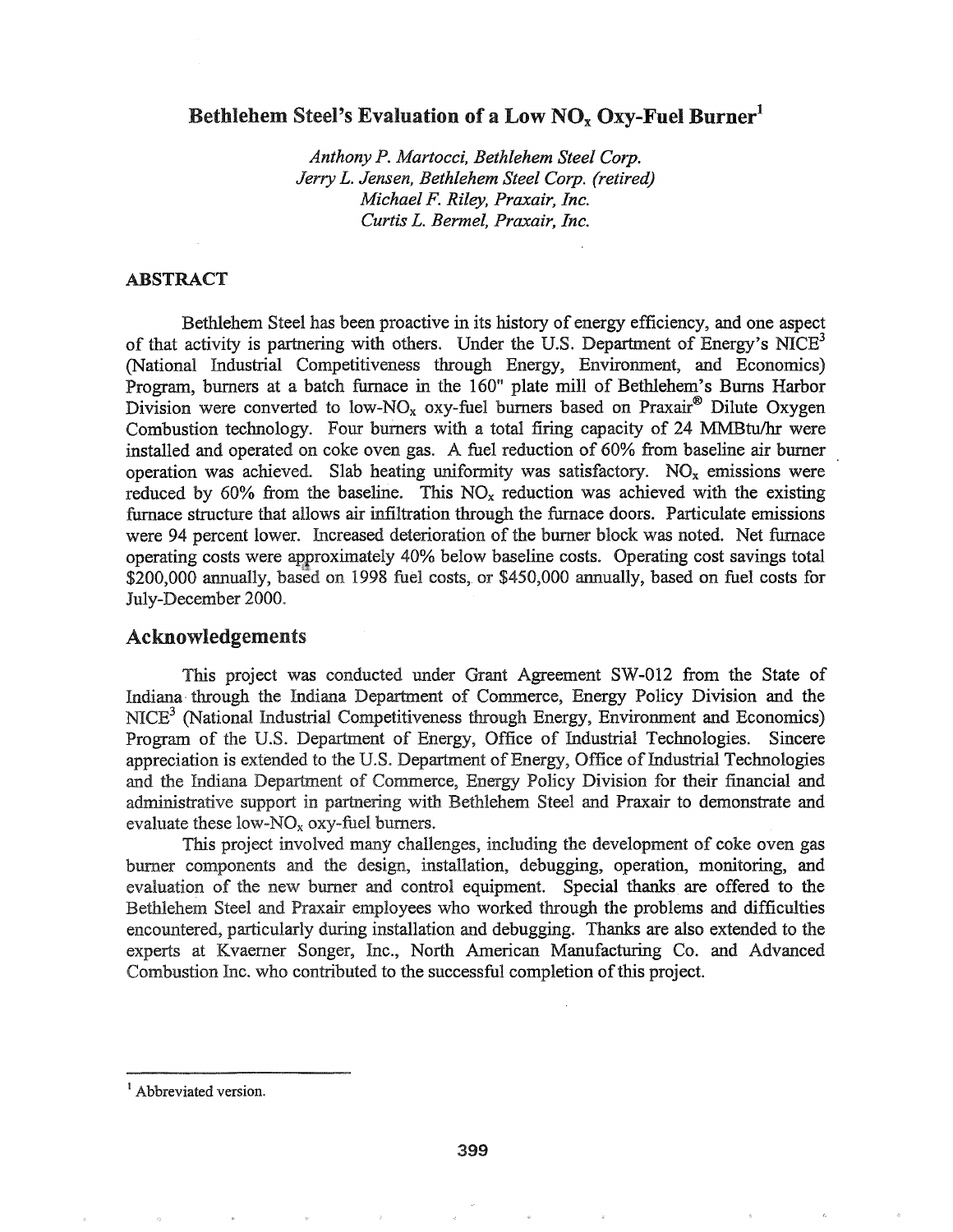# Project Background

Bethlehem Steel Corporation and the other companies of the steel industry have practiced energy conservation throughout their history. Bethlehem's Energy Conservation Policy is

<sup>H</sup> *to use energy in the most cost-effective and environmentally sound manner and to promote and apply best available energy use technology"..*

Steelmaking, including the process of reheating steel prior to hot rolling, is very energy-intensive. Currently, regenerative or recuperative methods are used to conserve energy by using the heat content of the waste gases to preheat combustion air. Oxygen enrichment of the combustion air has been attempted with conventional burners, resulting in increased  $NO<sub>x</sub>$  emissions and higher flame temperatures with little productivity increase or fuel reduction. However, oxy-fuel burners based on Praxair® Dilute Oxygen Combustion (DOC) technology using 100% oxygen have shown benefits in energy reduction, operating costs, and NOx reduction in laboratory tests and in commercial application in other industries.

Over its long history of energy and environmental consciousness and stewardship, Bethlehem Steel has found that partnering with others is an important aspect of energy conservation activities. Partnering improves cost effectiveness, reduces risk, improves competitiveness, and improves the environment. The "Industries of the Future" initiatives of the U.S. Department of Energy, Office of Industrial Technologies, offer many partnership opportunities. Based on the reported results of OC burners and these opportunities to partner with others, Bethlehem hosted a commercial demonstration of this low-NO<sub>x</sub> oxy-fuel burner at the 160" plate mill in Burns Harbor, IN. Bethlehem partnered with Praxair, Inc\$ and the State of Indiana Department of Commerce in this project, carried out as part of the NICE<sup>3</sup> (National Industrial Competitiveness through Energy, Environment, and Economics) program, an innovative cost-sharing program for state and industry partnerships that demonstrate advances in energy and environmental efficiencies.

# Praxair<sup>®</sup> Dilute Oxygen Combustion (DOC) Technology

Controlling the generation of nitrogen oxides  $(NO_x)$  in industrial combustion processes is essential to mitigating acid rain, ground level ozone, and photochemical smog.<sup>1,2</sup> The primary mechanism for  $NO_x$  formation is the Zeldovich, or "thermal  $NO_x$ " mechanism, which is very sensitive to peak flame temperature, nitrogen level, and excess oxygen level.<sup>1</sup>

Burners based on Dilute Oxygen Combustion (DOC) technology, patented by Praxair, provide very low levels of  $NO_x$  by controlling each of these sensitive parameters.<sup>3,4</sup> DOC burners inject fuel and oxygen *separately* into a furnace as high-velocity jets. With DOC technology fuel and oxygen do not react directly. Instead, the high-velocity oxygen jet mixes rapidly into the furnace gas, and the fuel jet entrains and reacts with this hightemperature, dilute-oxygen furnace gas. This dilution leads to low peak flame temperatures. In addition, since DOC burners use oxygen rather than air for combustion, there is no nitrogen added to the combustion process. Lastly, the flow controls employed with oxy-fuel systems offer close control of excess oxygen. This combination of temperature control,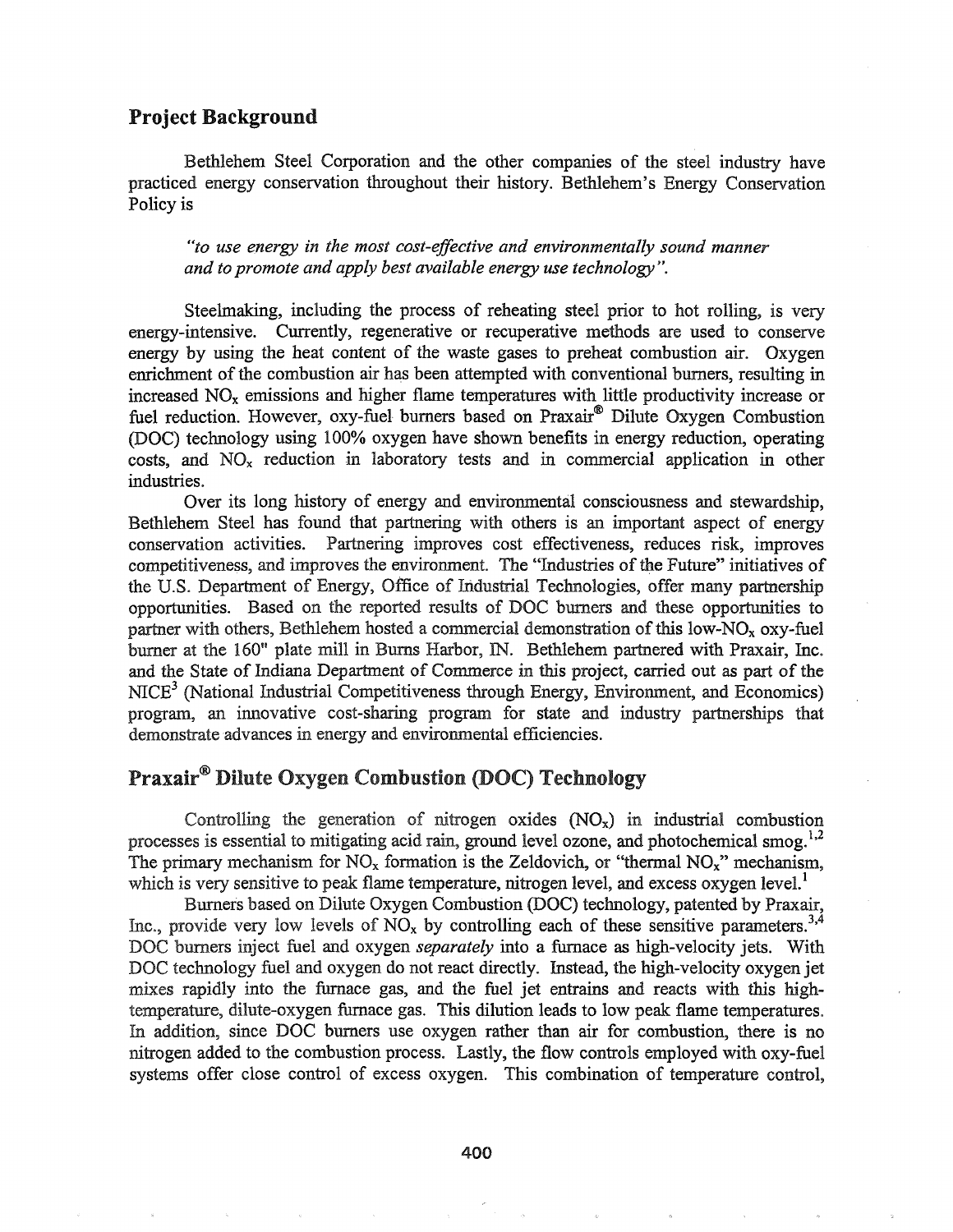nitrogen control, and excess oxygen control leads to very low  $NO<sub>x</sub>$  generation by DOC burners.

DOC burners also offer the other operating benefits characteristic of oxy-fuel operation, including the potential for productivity improvement and fuel savings of 50% or more.<sup>5</sup> In addition, the rapid circulation of furnace gas and the diffuse DOC flame provide a very uniform heating pattern.

DOC burners provide stable combustion under most normal operating conditions. However, below autoignition temperature, DOC combustion may be unstable. Tests have shown that by providing a small annular flow of oxygen around the fuel jet, low-temperature stability is vastly improved while  $NO<sub>x</sub>$  levels show only a modest increase. For furnaces that may operate below autoignition, or that have periods with significant ambient air infiltration, these stabilized DOC burners offer excellent potential for  $NO<sub>x</sub>$  reduction. Based on the use cycle ofthe batch furnaces at the Burns Harbor 160" plate mill, stabilized DOC burners were used for this evaluation.

The demonstration was conducted with these goals:

- **EXECUTE:** Demonstrate a 45% reduction in fuel rate and a net operating cost saving.
- **Demonstrate a 70% reduction in NO<sub>x</sub> generation.**
- Maintain heating quality as demonstrated by furnace temperature uniformity, slab heating rate, and rolling mill performance.

# **Facility Description**

The Burns Harbor Division of Bethlehem Steel Corporation operates a 160" carbon steel plate mill. The rolling mill has one 2-high stand and one 4-high reversing stand. Plate can be rolled from  $3/16$ " to  $1.5$ " thick,  $36$ " to  $150$ " wide, and  $60$ " to  $1512$ " long, at a production capacity of 1.14 million tons per year.<sup>6</sup> Two continuous reheat furnaces heat most of the product for routine production. Special items are heated in one of three in/out batch furnaces or one pusher batch furnace.

The No. 6 in/out batch furnace is a rectangular enclosure,  $52'$  3" long,  $15'$  deep, and 6'  $6$ " high. The furnace walls and roof are super plastic refractory; the end walls are  $18$ " thick, the front and rear walls are  $13\frac{1}{2}$ " thick, and the roof is  $11\frac{1}{2}$ " thick. The floor is 22" thick firebrick. The front of the furnace has two charge doors, each  $22'$  long, so that roughly 84 percent of the front face of the furnace can be opened.

was equipped with 4 coke oven gas-cold air burners having a nominal total firing rate of 50 MMBtu/hr. The burner locations were biased toward the front (door) side of the furnace. The burners at each end were controlled separately, creating a North zone (to the right facing the doors) and a South zone (to the left facing the doors). The furnace was equipped with a down-draft flue located in the center the furnace hearth. There are three flue openings to the furnace, each 3' by 3' 8".

The No.6 in/out batch furnace burns coke oven gas. Natural gas is available as a backup fuel when coke oven gas is unavailable. Although the coke oven gas used to fuel the furnace has a variable composition which depends on the cokemaking process, the hydrogen to carbon ratio is quite consistent.<sup>7</sup> This consistency simplifies the analysis of the furnace gas combustion products since it allows water vapor levels to be calculated from the carbon dioxide analysis.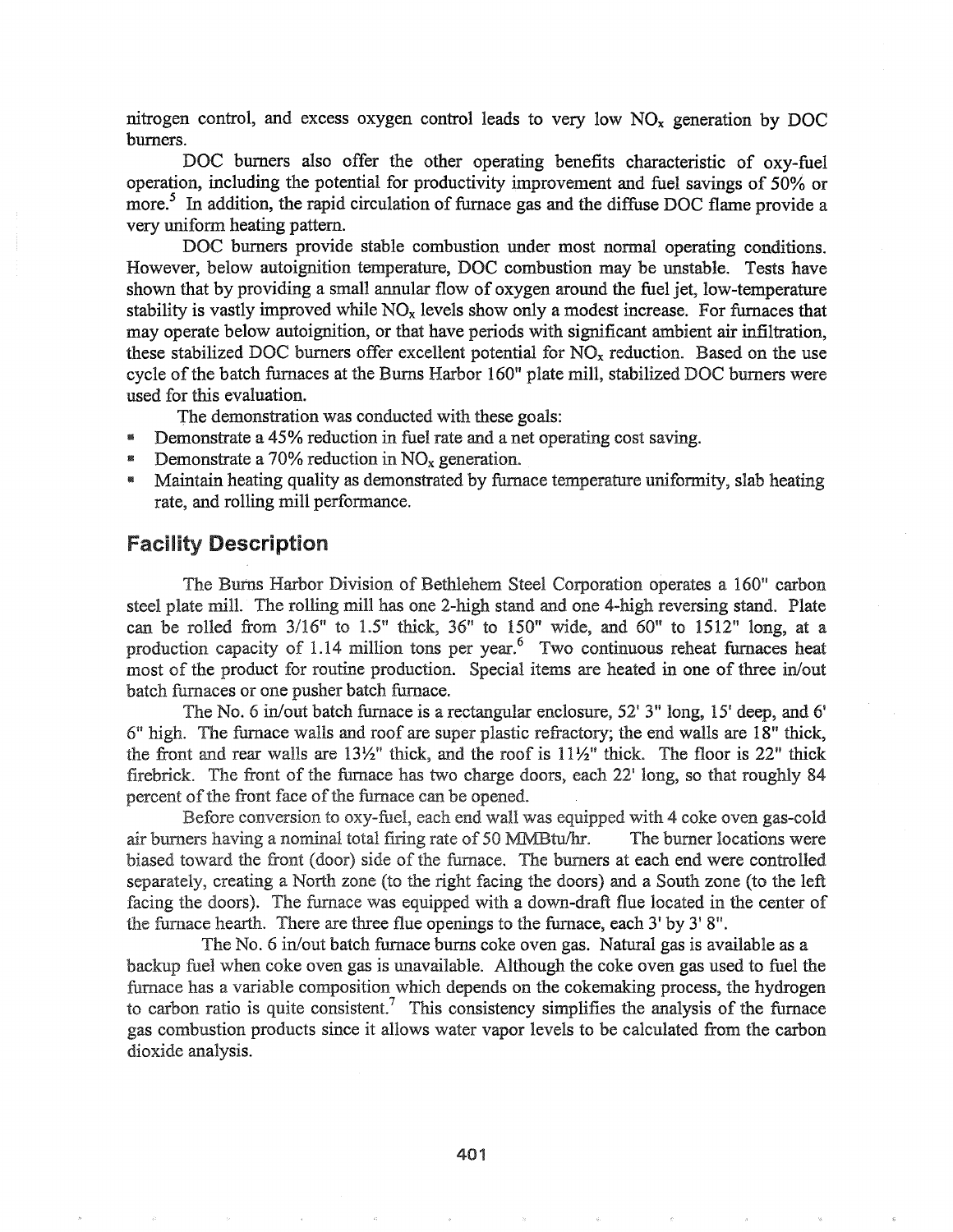# Oxy-Fuel Equipment and Furnace Modifications

# Stabilized DOC Burner

The eight existing air-fuel burners were replaced by four stabilized DOC burners. The burner consists of separate fuel and oxygen lances mounted in a 60% alumina refractory burner tile and fitted with a steel mounting plate to connect to the furnace shell. A second oxygen connection provides the stabilizing oxygen flow to an annular passage surrounding the fuel lance. Burners were placed in the second and fourth burner ports from the door on each side of the furnace. In anticipation of fuel reductions on the order of 50%, the burners were designed for a nominal firing capacity of  $6$  MMBtu/hr, or 24 MMBtu/hr for the entire furnace.

High-momentum fuel and oxygen jets are essential to producing low NOx levels with this burner. The momentum of the fuel and oxygen jets is regulated primarily by the bore diameter of a replaceable nozzle threaded into the discharge end of each lance.<sup>'</sup> Experimentation with the furnace showed that more heat was required from the burners near the furnace door, and eventually the larger fuel nozzles were inserted in these door-side burners to provide 7.2 MMBtu/hr from the door-side burners and 4.8 MMBtu/hr from the rear-side burners..

The burner tile also contained a passage for a pilot ignition / UV flame detector assembly. For a cold startup of the furnace (temperature  $\leq 1600^{\circ}$ F), a premixed air-natural gas stream was supplied to the pilot system and ignited by a spark.. This pilot flame was used to ignite the main fuel flow.. The UV sensor verified the presence of a flame until the furnace reached 1600°F. Any loss of flame signal below this temperature resulted in a furnace shutdown..

#### **Burner Operating Modes**

The burner was operated in a different mode at very low furnace temperatures to ensure safe operation. To minimize any concerns about flame stability, all of the combustion oxygen was delivered through the stabilizing annulus at furnace temperatures below 1600°F. Once this temperature was achieved, the normal operation began, with the bulk of the oxygen flow being provided through the oxygen lance. For the tests reported here, the burners were operated with approximately 85% of the oxygen supplied through the oxygen lances.

#### **Reheat Furnace Flue**

The flue gas volume of an oxy-fuel system operating at 2400°F is one-ninth that of an air-fuel system.<sup>5</sup> This sharp drop in off-gas volume allows an oxy-fuel in/out furnace to be operated without a flue. In fact, to maintain correct furnace pressure and minimize air infiltration, the flue must be eliminated. All furnace emissions are then fugitive emissions.. Accordingly, as part of the furnace conversion, the flue ports in the hearth were sealed off.

#### **Baseline Data**

Furnace operation with the existing air-fuel burners was monitored to give a baseline for comparison with the stabilized DOC burners.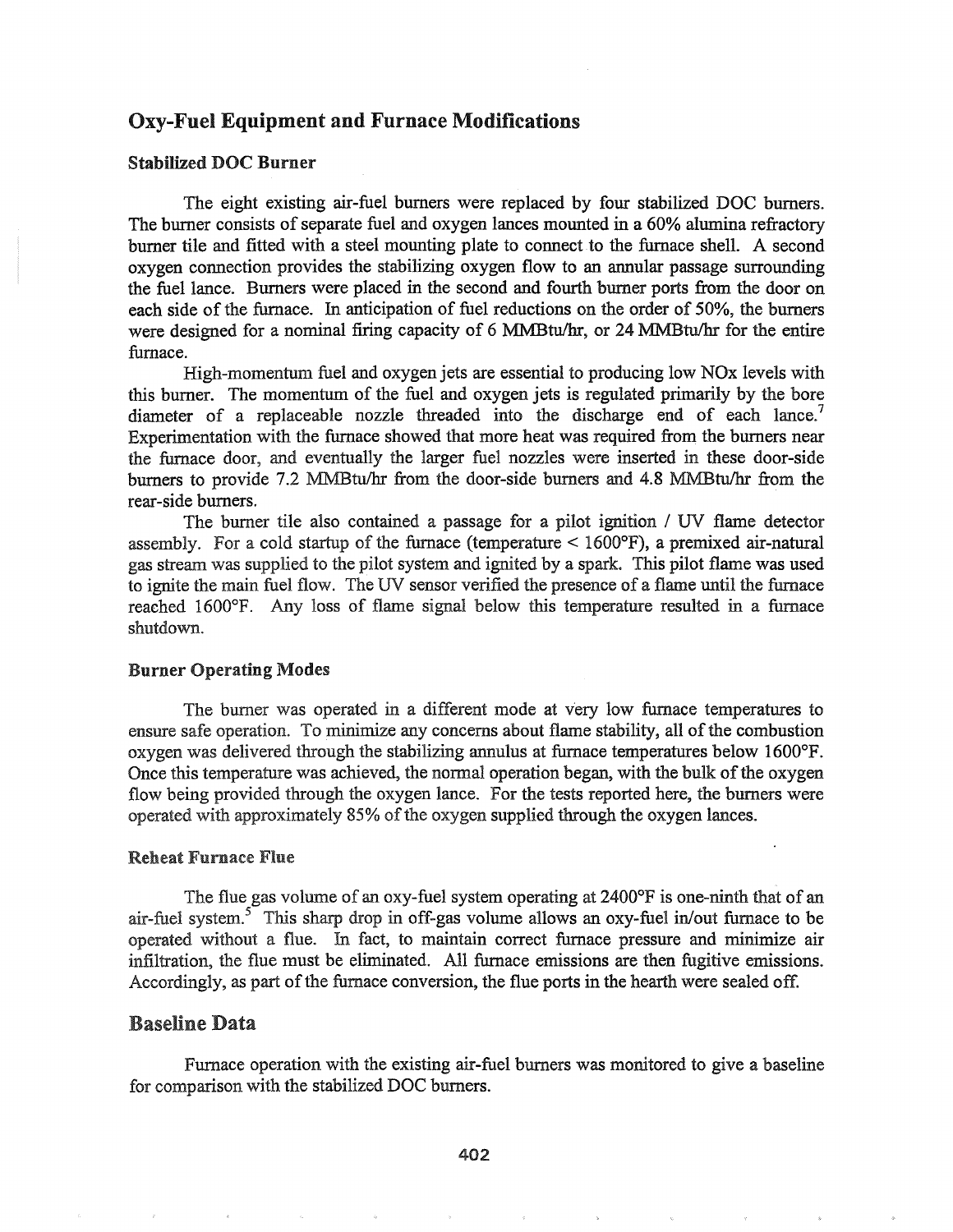#### Furnace Temperature

Eight type-S test thermocouples were placed in the furnace roof in a  $2 \times 4$  grid. The output from these thermocouples and the control thermocouples, located in the center of each zone, was recorded by a digital data acquisition system. In general, the five thermocouples in each zone showed good agreement.

During baseline testing, the average reading from all 10 thermocouples was 2332.2°F. Figure 1 shows the deviation between the average reading'from each thermocouple and this overall average. A small temperature gradient was observed, with higher temperatures seen near the doors and lower temperatures near the rear wall. The control thermocouples read close to the overall average temperature. The maximum and minimum readings differed by 119.4°P..



#### Doors

Figure 1. Deviation of Average Thermocouple Readings from Overall Average of  $2332.2^{\circ}$ F

# **Furnace Gas Analysis**

Method. The furnace atmosphere was sampled from two sampling ports in the back wall of the furnace, one foot below the burner centerline and 20' from the end walls. These positions were selected to give samples that were representative of the furnace gas entering the flue. Since the flue was closed off when oxy-fuel burners were installed, this location provided consistent sampling sites for both baseline and oxy-fuel tests.

Sampling was done with a heated probe and sample line. The sample was filtered and dried before being distributed to a bank of analyzers. The sample was analyzed simultaneously for  $CO<sub>2</sub>$ ,  $CO<sub>2</sub>$ ,  $SO<sub>2</sub>$ , and NO. The output from the analyzers was collected with a digital data acquisition system. The amount of water removed from each sample was calculated from the  $CO<sub>2</sub>$  and  $CO$  analysis and the average H<sub>2</sub> / C ratio of the fuel gas. The balance of the gas was assumed to be nitrogen.

Nitrogen oxide (NOx) generation. Furnace NO levels were converted to a mass of NO<sub>2</sub> generated per MMBtu of fully-combusted fuel gas.. The level of *NOz* generated was primarily a function of furnace oxygen level, as shown in Figure 2. The variability of furnace oxygen level is caused by increases in air infiltration into the furnace at lower firing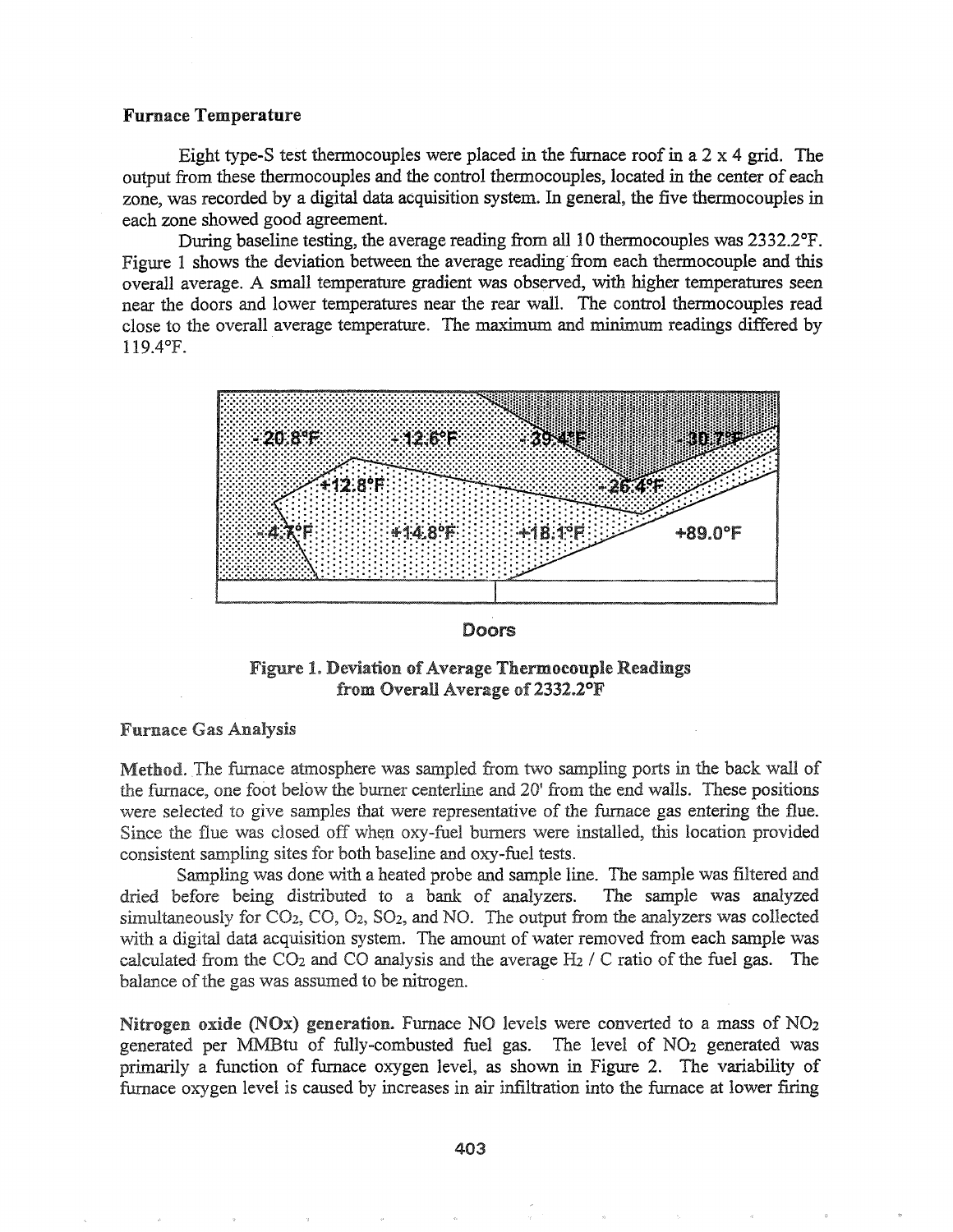rates. Thus, the furnace oxygen level was essentially controlled by the furnace firing rate, and, as expected,  $NO<sub>2</sub>$  varies with firing rate as shown in Figure 3. At low firing rates,  $NO<sub>2</sub>$ generation increases sharply as furnace oxygen levels rise.

The standard method for measuring NOx calls for an analysis of 3 one-hour periods. Because of the variation in NOx throughout a heating cycle, the three test periods were selected to be representative of the total normal operation of the furnace. The selected periods corresponded to the last hour before reaching set point temperature, the first hour after reaching set point, and an hour during the soak (temperature equalization) period. This baseline NOx analysis is shown in Table I. The average NOx emission rate is 0.328 LB/MMBtu. With an average firing rate of 36.7 MMBtu/hr, NOx emissions equal 10.89 LB/hr.

### Particulates

Three one-hour particulate emissions tests were performed according to 40 CFR 60 Methods 1-5. The average particulate emission rate was 3.70 LB/hr.



Figure 2. Furnace NOx as Function of Excess Oxygen Level for Baseline Tests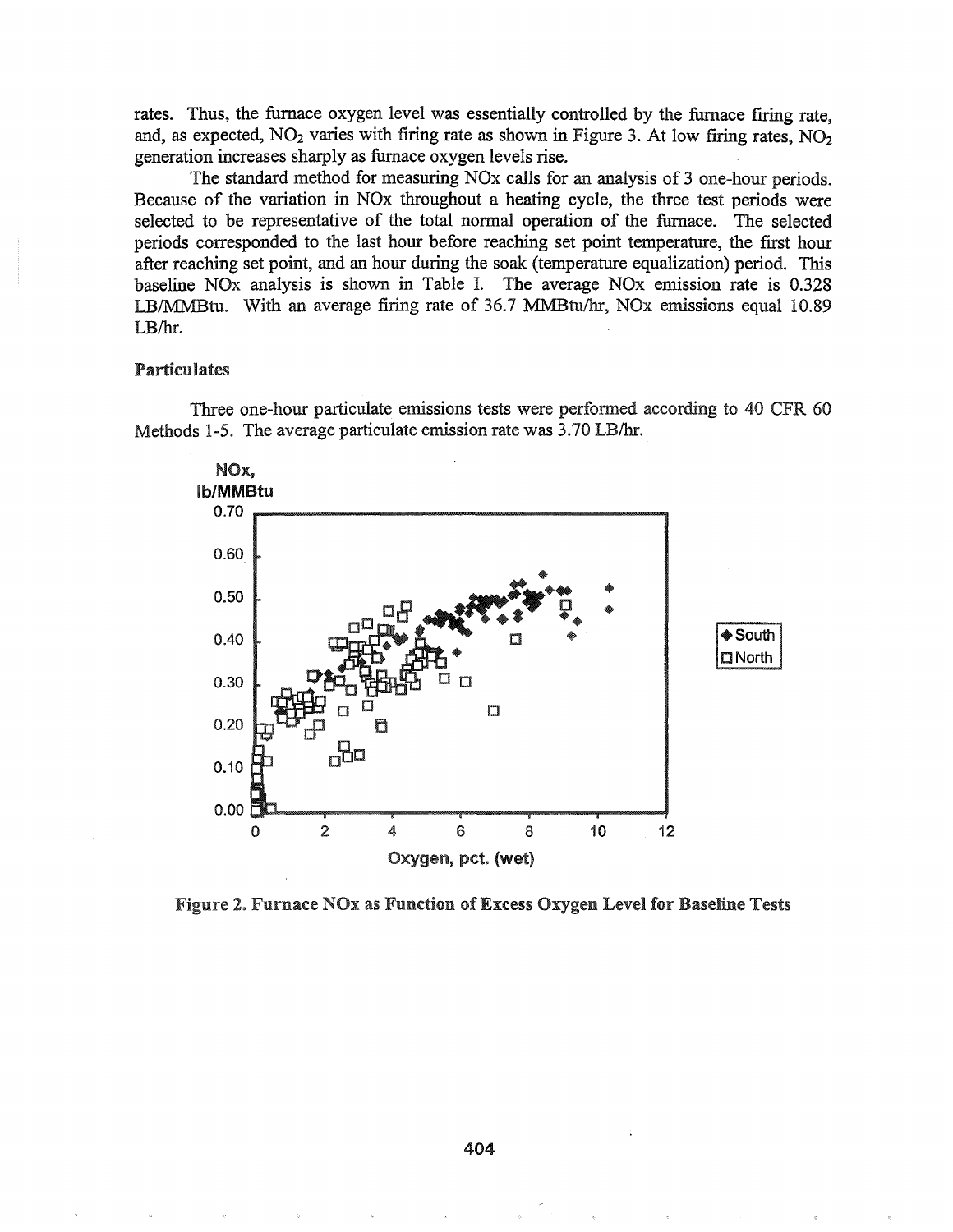



|                                       | <b>Before</b><br>Setpoint | At Setpoint | Soak  | Average |
|---------------------------------------|---------------------------|-------------|-------|---------|
| Average NO <sub>x</sub> ,<br>LB/MMBtu | 0.223                     | 0.288       | 0.472 | 0.328   |
| Average Firing Rate,<br>MMBtu/hr      | 48.2                      | 39.9        | 22.1  | 36.7    |
| Average NO <sub>x</sub> ,<br>LB/hr    | 10.75                     | 11.49       | 10.43 | 10.89   |

#### Table I. One-Hour Average Baseline NOx Measurements

### **Fuel Consumption and Productivity**

The average fuel consumption and productivity for no. 6 furnace were calculated from monthly furnace performance reports. The average fuel consumption was 5.08 MMBtu/ton. On days when the furnace was firing, average production was 5.78 tons/hr. When tons were reported (i.e., excluding heat-up periods), the average firing rate was 32.0 MMBtu/hr.

There is some discrepancy between the fuel rate and firing rate calculated from monthly averages and those calculated from the 3 one-hour NO<sub>x</sub> test periods. The discrepancies can be reconciled by observing that in practice the furnace spends more that one hour out of three soaking the charge, that is, the three periods used in Table I tend to under-emphasize emissions during the soak period.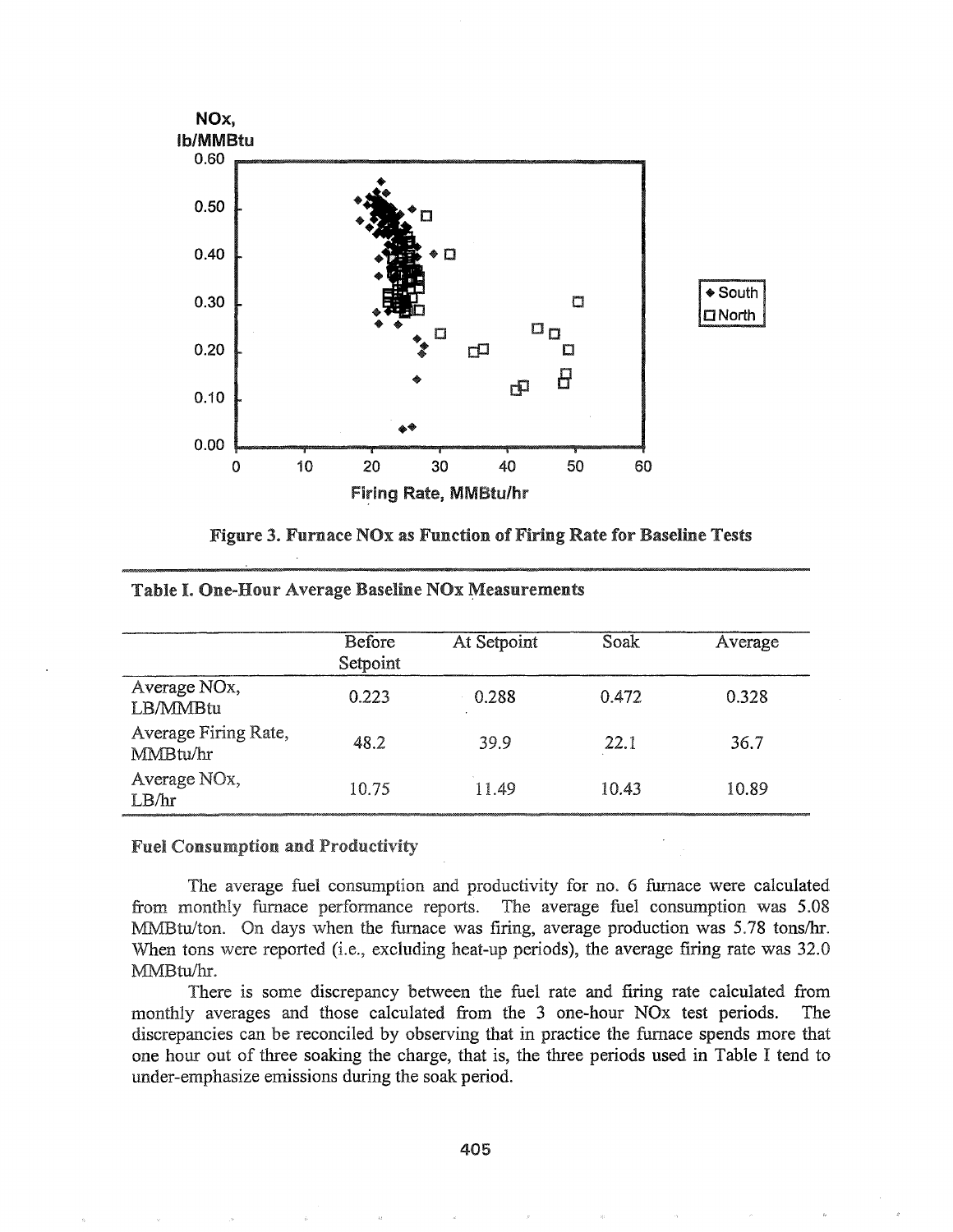# $Low-NO<sub>x</sub> O<sub>XY</sub>$ -Fuel Test Data

#### Furnace Temperature

With the furnace converted to oxy-fuel firing and with each stabilized DOC burner fired at a nominal 6 MMBtu/hr capacity, the maximum and minimum readings differed by 299.2°F. In addition, the front-to-back temperature gradient observed in the baseline tests was replaced by a temperature peak near the longitudinal furnace axis. This means that the control thermocouples were now reading peak temperatures instead of average temperatures..

In an attempt to reproduce the baseline temperatures more closely, the fuel nozzles on the burners were changed to provide 7.2 MMBtu/hr capacity to the door-side burners and 4.8 MMBtu/hr capacity to the rear-side burners. With this arrangement, 'the five thermocouples in each zone show good agreement. Figure 4 shows the deviation from the overall average temperature for each thermocouple. The overall average temperature from the 10 thermocouples was  $2275.9^{\circ}F$ , and the maximum and minimum readings differed by  $121.5^{\circ}F$ . The peak temperatures still occur near the longitudinal furnace axis. However, since the uniformity of temperature is essentially the same as the baseline, by increasing the setpoint of the furnace by  $50^{\circ}$ F, similar heating quality can be achieved in the furnace.



Figure 4. Deviation of Average Thermocouple Readings From Overall Average of 2275 F, with Burners Biased Toward Doors

#### **Furnace Gas Analysis**

Nitrogen Oxide (NOx) Generation. NOx again varied with firing rate as shown in Figure 5, apparently because of higher rates of ambient air infiltration at low fIring rates. Although the oxygen to fuel ratio was reduced at low firing rates to control furnace oxygen level, the increase in furnace nitrogen levels led to higher rates of NO<sub>x</sub> generation.

Table II shows the NOx levels observed oyer 3 one-hour periods corresponding to periods analyzed for the baseline data. The average NOx generation rate is 0.283 LB/MMBtu, 13.7% lower than baseline. With an average frring rate of 18.8 MMBtu/hr., this NOx generation rate equals 4.38 LB/hr, 60% lower than baseline.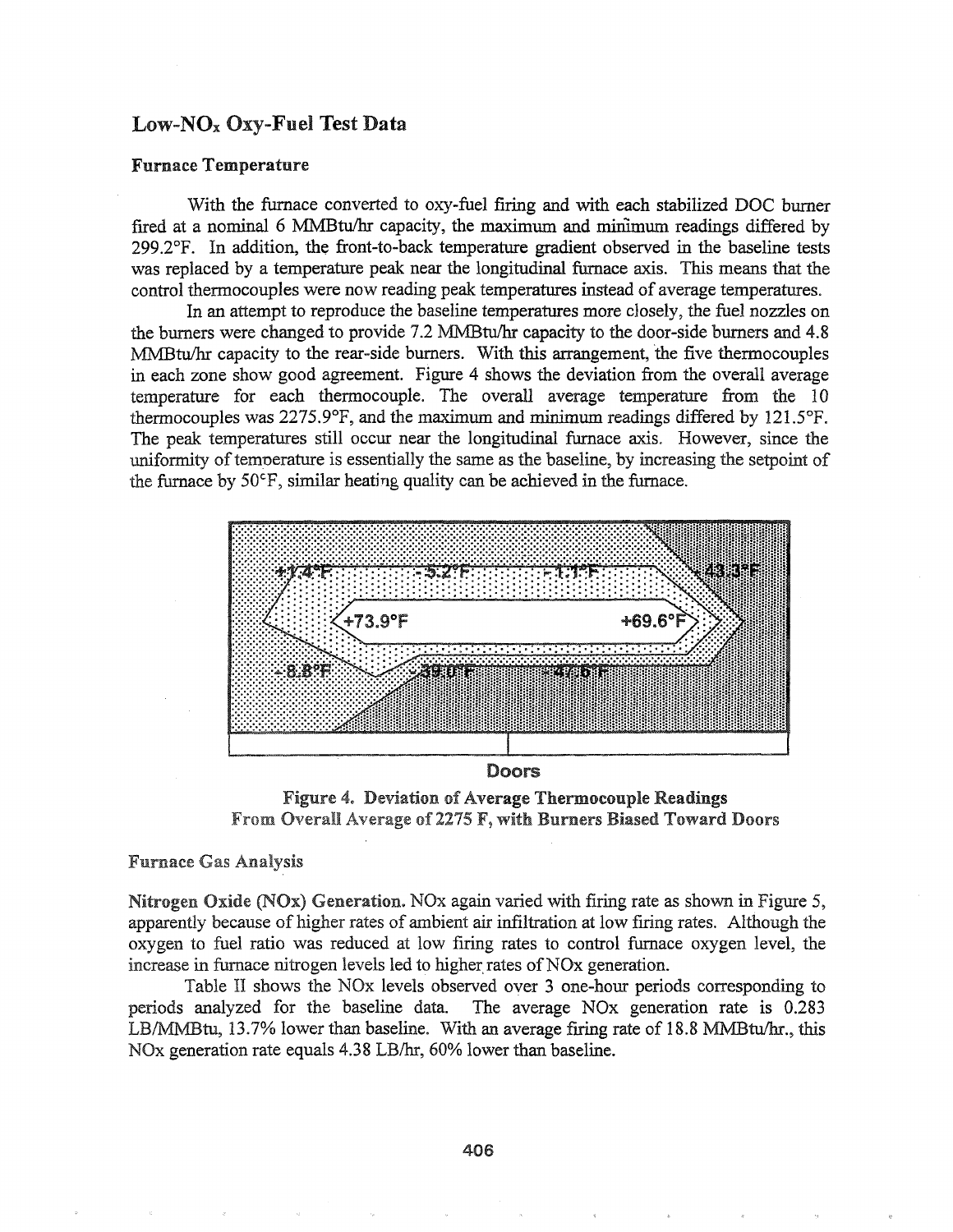



Figure 5. Furnace NOx as Function of Firing Rate for Oxy-Fuel Tests

|                                         | Before<br>Setpoint | At Setpoint | Soak  | Average |
|-----------------------------------------|--------------------|-------------|-------|---------|
| Average NO <sub>x</sub> ,<br>LB/MMBtu   | 0.145              | 0.226       | 0.479 | 0.283   |
| Improvement, pct                        | 35.0               | 21.5        | (1.5) | 13.7    |
| <b>Average Firing</b><br>Rate, MMBtu/hr | 25.4               | 21.1        | 9.8   | 18.8    |
| Improvement, pct                        | 47.3               | 47.1        | 55.7  | 48.8    |
| Average NO <sub>x</sub> ,<br>LB/hr      | 3.68               | 4.77        | 4.69  | 4.38    |
| Improvement, pct                        | 65.8               | 58.5        | 55.0  | 59.8    |

# Table II. One-Hour Oxy-Fuel Average NOx Measurements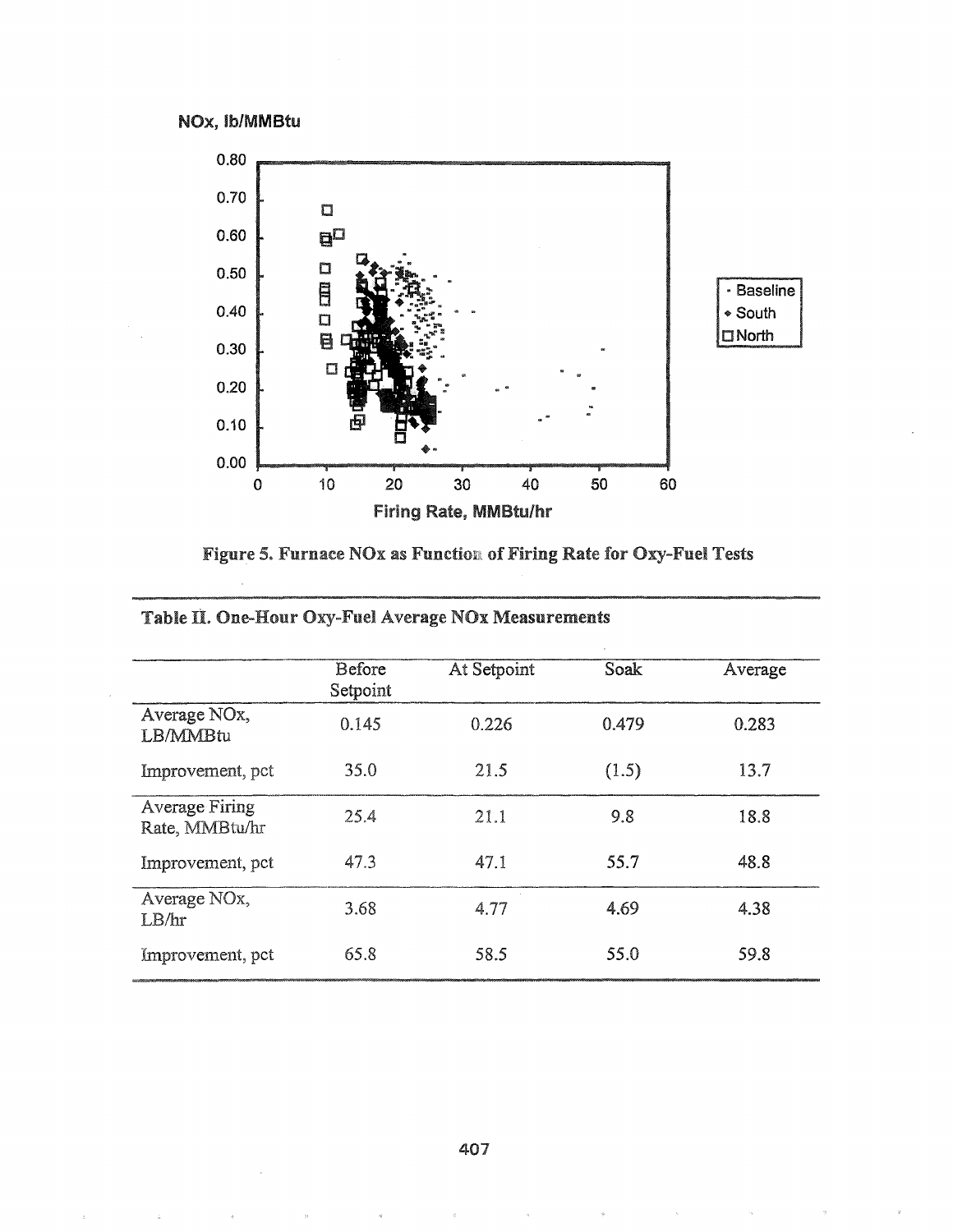### Particulates

Particulate samples were collected from the furnace through the gas sampling ports since the flue was no longer in operation. The average particulate emission rate was 0.234 LB/hr, 93.7% lower than the baseline.

#### Fuel Consumption and Productivity

The average fuel consumption and productivity for no. 6 furnace were calculated from monthly furnace performance reports using data from November 1, 1999 to April 24, 2000. The average fuel consumption was 2.00 MMBtu/ton, 60% lower than baseline. The oxygen rate was 2,597 scf/ton. On days when the furnace was firing, average production was 5.96 tons/hr. This is 3% higher than the baseline, but the increase is not statistically significant. When tons were reported (i.e., excluding heat-up periods), the average firing rate was 11.7 MMBtu/hr.

Again, there is a discrepancy between the fuel rate calculated from the 3 one-hour NO<sub>x</sub> analyses and the monthly averages. As before, this discrepancy can best be resolved by increasing the weighting given to the measurements taken during soaking.

#### Equipment Performance

Coke oven gas is a by-product fuel and is a less expensive fuel than natural gas, but burning coke oven gas increases maintenance costs related to the deposition of hydrocarbons and condensate from coke oven gas. In general, the increased maintenance costs are justified by the price difference between coke oven gas and natural gas. However, as the fuel rate in furnace drops with oxy-fuel combustion, the savings from coke oven gas use shrink..

The oxy-fuel equipment performed well with coke oven gas with two exceptions, the burner refractory tile and the fuel gas check valves. The original burner refractory tile was made from a 60% alumina material. With natural gas firing, the tile showed no signs of wear of degradation over 12 months of operation. However, when the furnace was switched to coke oven gas, excessive wear was seen around the fuel port, and the block had to be replaced after 2 weeks of operation. A 95% alumina material was used for the replacement block, and this block lasted 6 months. This is an acceptable lifetime, but still less than desired. The apparent cause of the degradation is the deposition and later reaction of coke oven gas condensates within the fuel port. Similarly, the fuel gas check valve requires frequent maintenance with coke oven gas, although it operates without trouble on natural gas. Again the apparent cause is condensate from the coke oven gas.

These increased maintenance costs are minor compared to the savings from oxy-fuel operation. However, they do have a significant impact on the relative economics of coke oven gas operation relative to natural gas operation, as discussed below.

# **Discussion**

#### Operating Economics

The operating costs for the baseline and the oxy-fuel cases were calculated from the internal Burns Harbor valuation for coke oven gas and the current oxygen price. Using the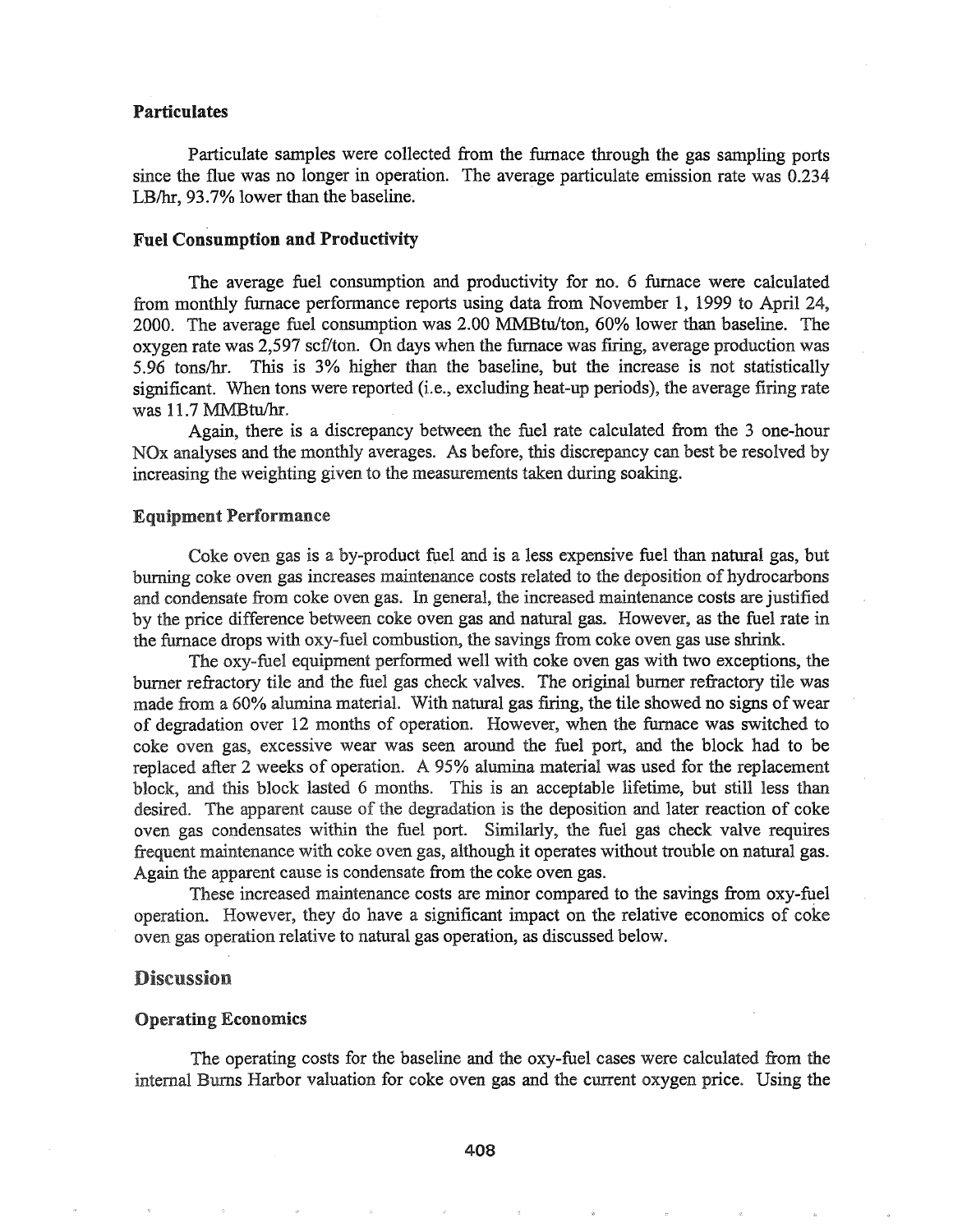saving less oxygen cost) are 40 percent of baseline operating costs, totaling more than \$200,000 per year. Using the coke oven gas cost for the second half of 2000 the cost reduction would be approximately \$450,000 per year.

As noted above, oxygen-coke oven gas operation does lead to some increased maintenance costs. In the past, increased maintenance with coke oven gas was justified by the lower cost of coke oven gas relative to natural gas. However, with the 60% fuel saving achieved with oxy-fuel, the benefit from the lower cost of coke oven gas is significantly less. This reduced cost differential must be balanced against the additional cost of two sets of refractory tiles per year and additional furnace downtime, plus the expense of monthly check valve maintenance. Assuming that tile replacement can be accomplished within scheduled maintenance outages, the lower cost of coke oven gas relative to natural gas continues to outweigh the cost of this added maintenance.

### Air Infiltration

NO<sub>x</sub> performance in the No. 6 in/out furnace is limited by the rate of air infiltration into the furnace and the associated high nitrogen levels. The problem is especially troublesome at low firing rates where the NO<sub>x</sub> generation rate (LB/MMBtu) is essentially the same with oxy-fuel as with air-fuel.

The comparable levels of NOx at low fire are understandable considering the high nitrogen level in the furnace at that point. shows the calculated nitrogen level in the furnace vs. firing rate. Also shown are the expected values for stoichiometric combustion with air and with oxygen. At low firing rate, the furnace atmosphere is essentially the same as for air firing, and so, it is not surprising that NOx results are similar in the two cases.

The air infiltration during baseline tests was estimated from the measured levels of excess oxygen and compared with the infiltration calculated for oxygen firing.

A number of different strategies were investigated during this project to improve the door seal. The main problem with the door seal is warping of the door as it heats and cools through operating cycles. Door designs that minimize warping also tend to have lower strength and thermal shock resistance and fail prematurely. While an improved door design would significantly improve NO<sub>x</sub> performance, an acceptable solution has not yet been found.

#### Conclusions and Summary

The No. 6 in/out batch furnace at the 160" plate of Bethlehem Steel Corporation's Burns Harbor Division was converted to low NO<sub>x</sub> oxy-fuel burners based on Praxair<sup>®</sup> Dilute Oxygen Combustion technology. Four burners with a total firing capacity of 24 MMBtu/hr were installed and operated on coke oven gas. Fuel reductions of 60% over baseline air burner operation were achieved. Slab heating was satisfactory when burner firing was biased toward the door-side of the furnace. Significant levels of air infiltration through gaps in the furnace doors limited improvements in NOx emissions, especially at low furnace firing rates. Nonetheless, a 60% reduction in NOx was achieved. Particulate emissions were 94% lower with the oxy-fuel system. Fuel (coke oven gas) costs, including oxygen costs, were 40% lower than baseline fuel costs, totaling \$200,000 annually based on 1998 fuel costs, or \$450,000 annually based on July-December 2000 fuel costs. These savings were reduced slightly by increased burner block and check valve maintenance costs. No burner block